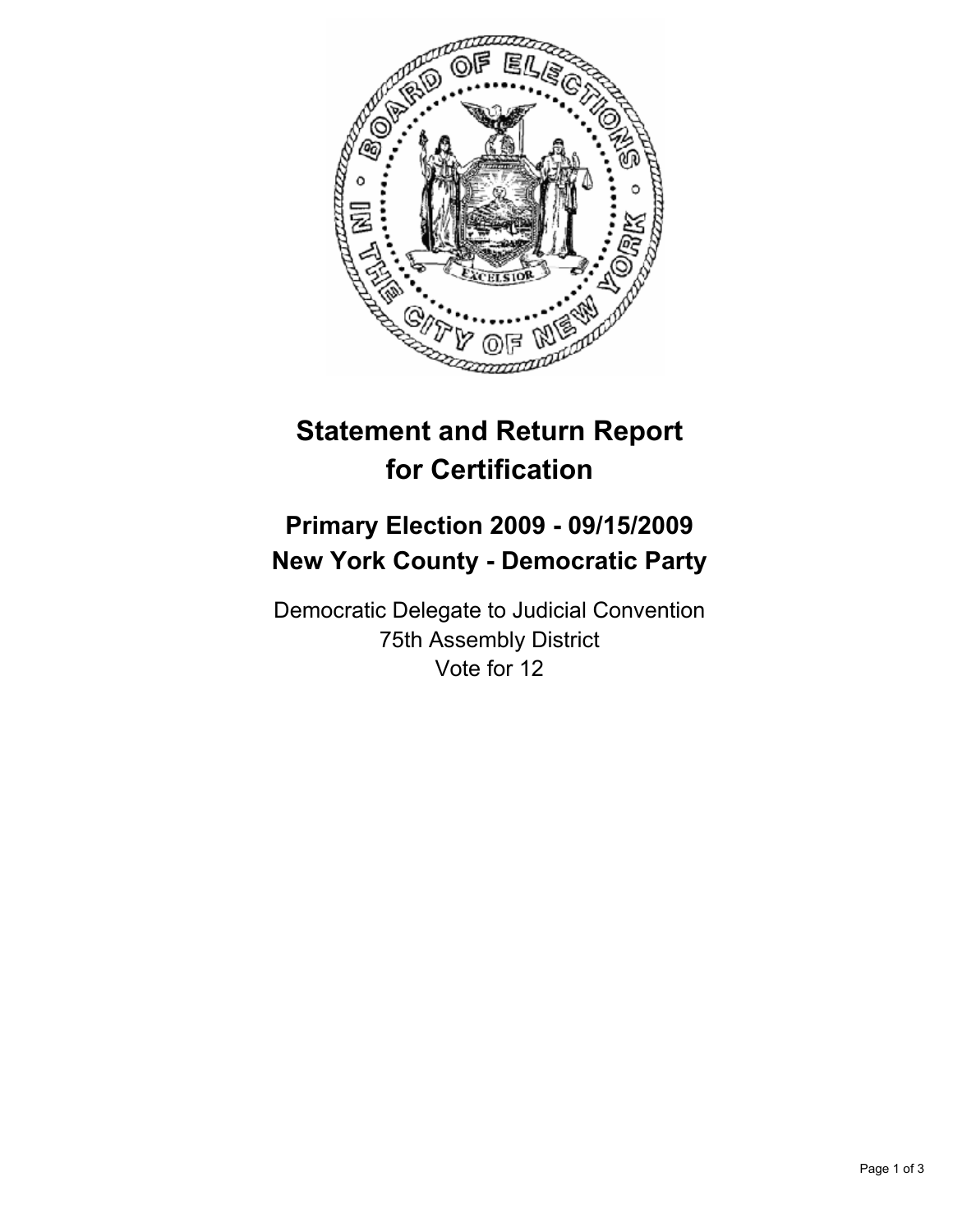

## **Assembly District 75**

| <b>EMERGENCY</b>          | 119    |
|---------------------------|--------|
| ABSENTEE/MILITARY         | 254    |
| <b>AFFIDAVIT</b>          | 130    |
| <b>MARY A DELIA</b>       | 2,847  |
| <b>MAE DORIS CORRIGAN</b> | 2,411  |
| <b>JAMES SIMPSON</b>      | 2,100  |
| ANDREW P BERMAN           | 2,303  |
| <b>LUCILLE R OGNIBENE</b> | 2,276  |
| <b>JUDY L RICHHEIMER</b>  | 2,340  |
| <b>THOMAS J MCMANUS</b>   | 2,105  |
| DAVID A CARAWAY           | 1,790  |
| <b>JOSEPH REIGADAS</b>    | 1,809  |
| NATASHA A DACHOS          | 2,196  |
| <b>TRACY WESTMORELAND</b> | 2,153  |
| <b>MAARTEN DEKADT</b>     | 1,513  |
| <b>SYLVIA SCHWARTZ</b>    | 2,960  |
| <b>MOLLY KATZ</b>         | 3,022  |
| <b>RUTH SHAPIRO</b>       | 2,903  |
| <b>GOLDIE GOLD</b>        | 2,561  |
| <b>PATRICIA WALD</b>      | 2,440  |
| <b>FRIEDA KOWANSKY</b>    | 2,253  |
| DOROTHEA SCHOENFELD       | 2,306  |
| <b>EUGENE GLABERMAN</b>   | 1,984  |
| <b>ROBERT S SIKORSKI</b>  | 1,904  |
| PHILOINE FRIED            | 1,812  |
| <b>BERENICE BUSSON</b>    | 1,948  |
| <b>BRIDGET O ROBINSON</b> | 2,001  |
| <b>Total Votes</b>        | 53,937 |